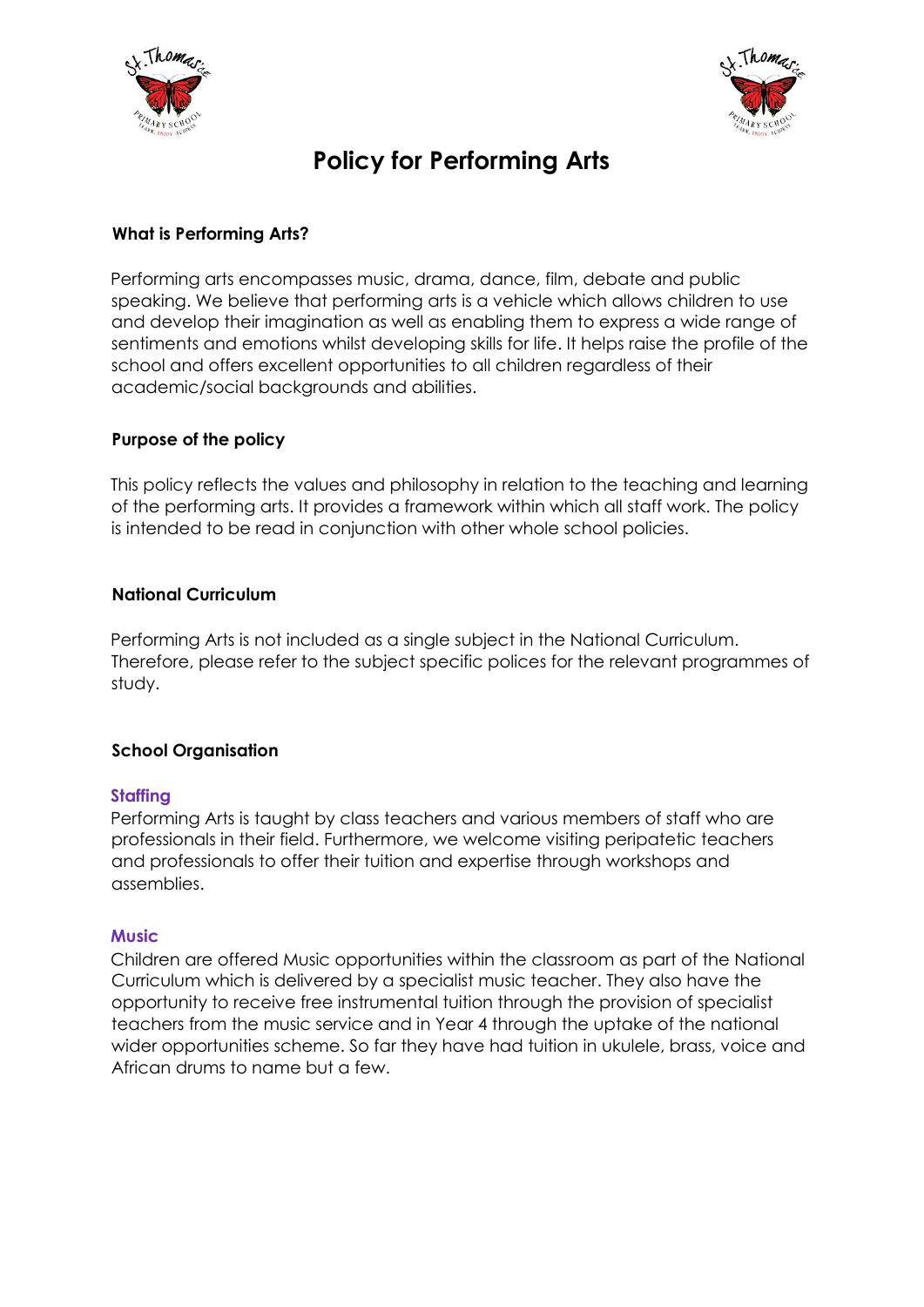



#### **Instrument Lessons**

Instrument lessons are offered within curriculum time to Key Stage 2 children in the following instruments: keyboard and guitar. All children are invited to audition for the instrument of their choice and are selected on their suitability for that instrument alone. Lessons are taught in small groups weekly for approximately 15-30 minutes.

#### **Singing**

As a Platinum Sing-Up school we enjoy singing across the curriculum, taking part in Big Sing Days and Tickle Those Tonsils (where schools visit us for singing events). We also take part in Young Voices annually and The Mini and Big Sing (a local event).

#### **Drama**

Drama is not a National Curriculum subject but is of high importance to St Thomas' curriculum. Drama has many cross curricular links and is incredibly important for improving children's self-esteem, confidence, speaking and listening, concentration and social skills.

Children are offered drama opportunities throughout the year for a half term with a professional actor, Mr Paul Simpson. They are also encouraged to attend drama club on a Saturday morning in school. Theatre visits are arranged annually.

#### **Class Assemblies**

Every class from YR to Y6 has the opportunity of including drama within their class assemblies. This can be scripted, mimed or improvised.

#### **School Productions**

ST Thomas' recognises the importance of school productions and as such, devotes some curriculum time for rehearsals and performances. Productions are organised by class teachers and assistants as well as the leadership team. Outside professionals are also invited to provide valuable expertise and experience. Productions are arranged for Reception, Upper KS2.

#### **Dance**

Dance plays an important part within the P.E. curriculum and like Drama, is also accessed within class assemblies and within school productions. During P.E. lessons, children undertake Dance units of work for approximately 14 hours per year. We are keen to utilise outside agencies to provide themed days and events. Not only do children gain valuable dance coaching but such days also provide insight and experience into other cultures.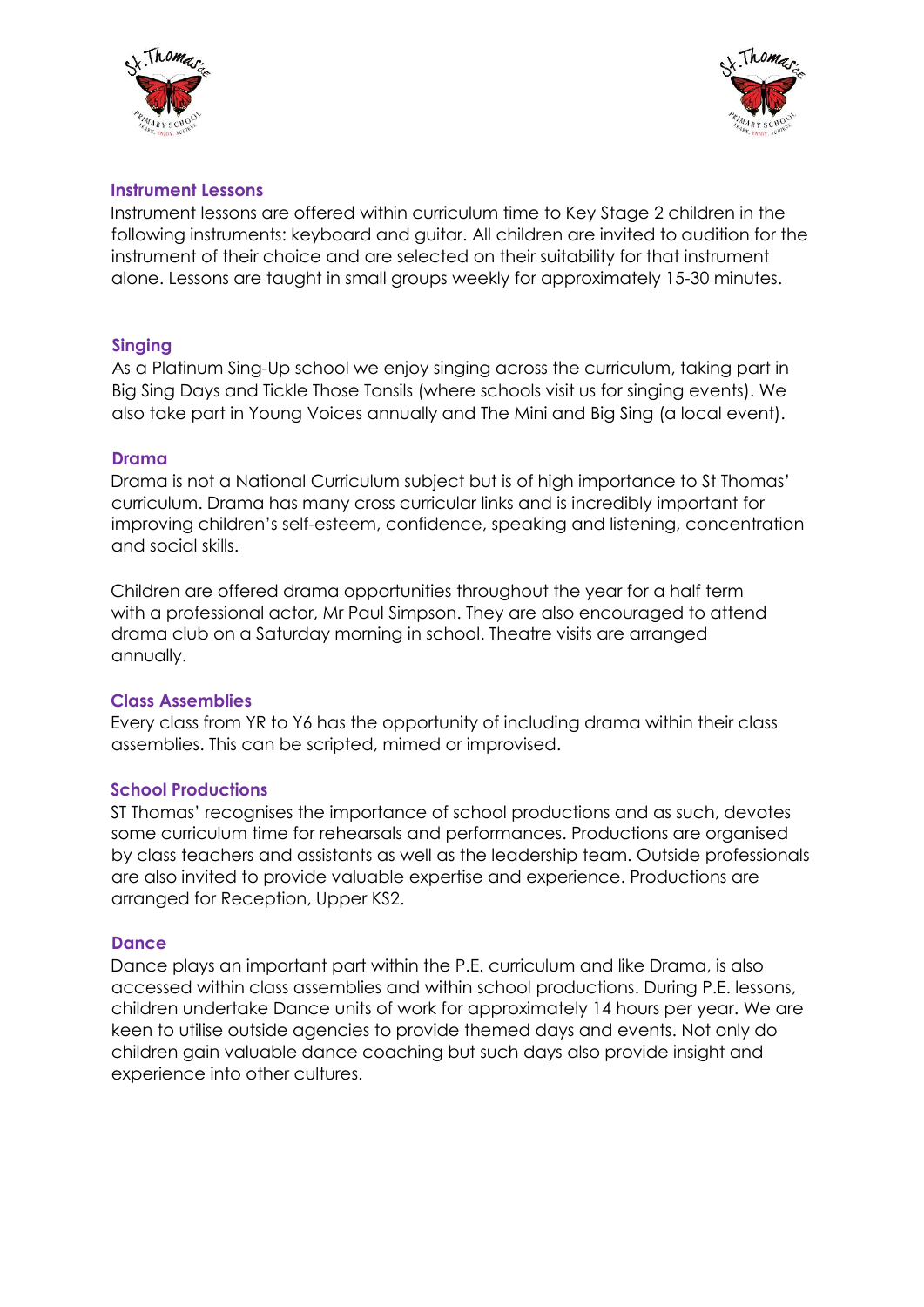



# **Artsmark and Sing Up**

In July 2007,2009 and 2012, St Thomas' was awarded the highest rating of Artsmark Gold. Artsmark is a national award scheme, managed by the Arts Council England, which recognises schools with a high level of provision in the arts. We have also been successful in securing Platinum level SingUp.

### **Planning**

As Performing Arts is not a single subject in the National Curriculum, please refer to the subject specific schemes of work for Music, English, P.E. for the relevant medium term plans.

## **Use of Computing**

Computing has an important part to play in the Performing Arts. This can range from using recording equipment in music lessons, to utilising radio microphones in productions. Staff often enhance assemblies by designing and using presentation software or by creating films. Furthermore, music staff use Sibelius music software to assist in writing scores and arranging music for both staff and pupils. Mr Simpson also runs a film club for a gifted group of year 5 students weekly.

#### **Assessment**

Performing Arts is not included as a single subject in the National Curriculum. Therefore, please refer to the subject specific polices for Music, English, P.E. for the relevant assessment criteria. See the website for our expectations for speaking and listening.

#### **Inclusion and Equal Opportunities**

The area of Performing Arts has a particular responsibility to include all children regardless of their social or academic background. Selection for instrumental lessons is taken purely on pupils' suitability for that instrument and age appropriateness and not achievement in other curriculum areas or behaviour.

## **Evaluation**

The Performing Arts Policy will be reviewed annually by the SLT

| ***Signed on hardcopy |
|-----------------------|
|                       |
|                       |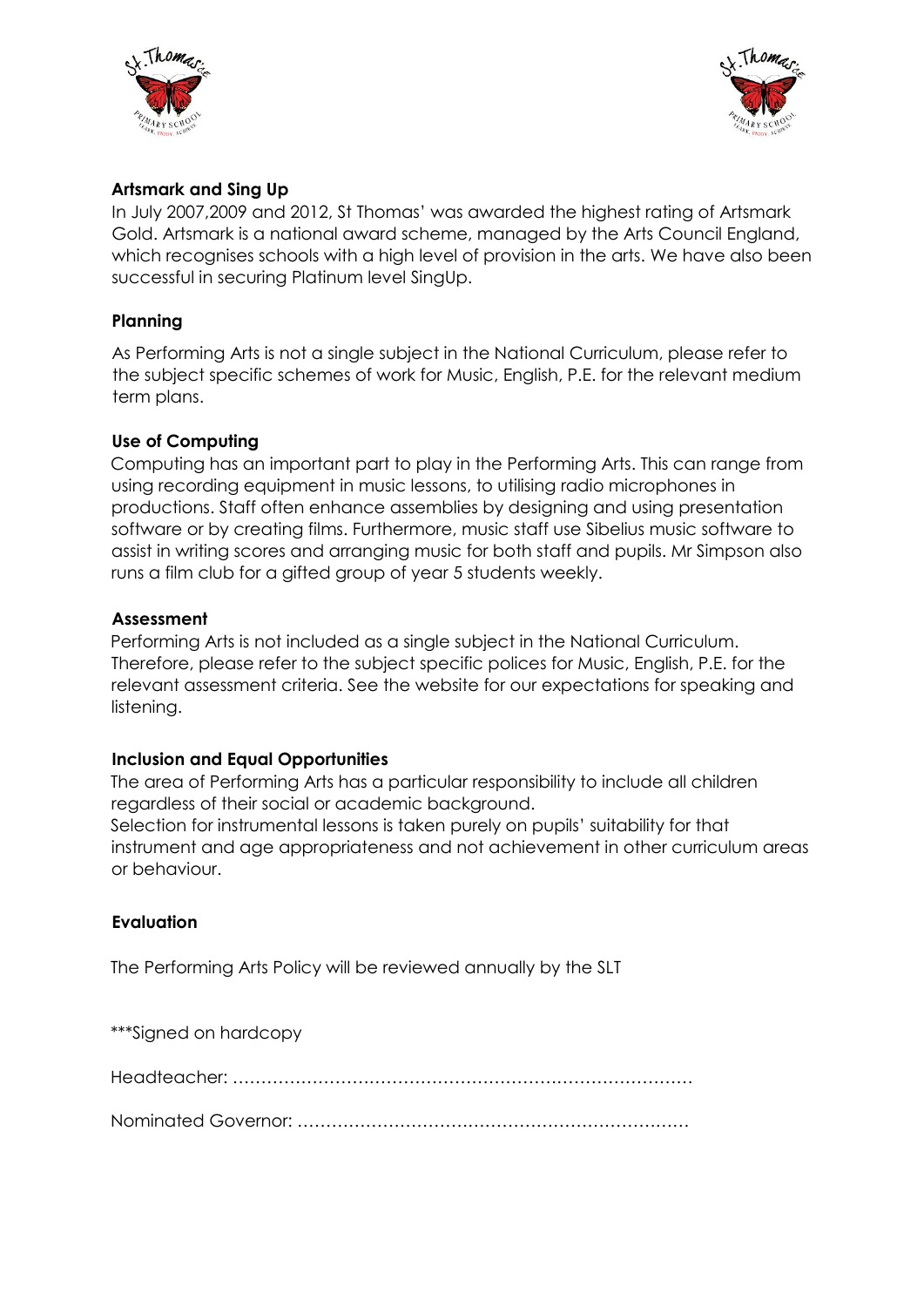



# **APPENDIX A: HEALTH AND SAFETY**

As Performing Arts is a largely practical subject, health and safety needs to be considered at all times. The following are a list of possible risks involved.

| Risk                                                                 | Ways to eliminate risk                                                                                                                                    |
|----------------------------------------------------------------------|-----------------------------------------------------------------------------------------------------------------------------------------------------------|
| Fingers trapped in piano                                             | Ensure children are sensible near the piano<br>and the lid is already open prior to use.                                                                  |
| Children hit by beaters                                              | Educate children about proper conduct prior<br>to using percussion instruments.<br>Manage class effectively by working in smaller<br>groups if necessary. |
| Throat injury                                                        | Ensure children sing with correct technique<br>and avoid shouting at all times.<br>Ensure warm up activities are undertaken prior<br>to singing activity. |
| Hearing injury                                                       | Ensure volume on playback devices are set<br>appropriately.                                                                                               |
| Hands trapped in music stands                                        | Ensure base of music stand is level on floor<br>before adjusting height.                                                                                  |
| Music stand sections becoming<br>detached and dropping on feet       | Children to carry only one stand at a time and<br>transport at an upward angle.                                                                           |
| Instruments dropping on feet                                         | Ensure that two children at a time lift heavy<br>instruments.                                                                                             |
| Children hitting heads on tables<br>if they are sitting on the floor | Ensure tables are moved back out of the way.                                                                                                              |
| Other injuries                                                       | Ensure children warm up before dancing<br>Where possible, move any equipment that<br>is considered a risk to dancers                                      |